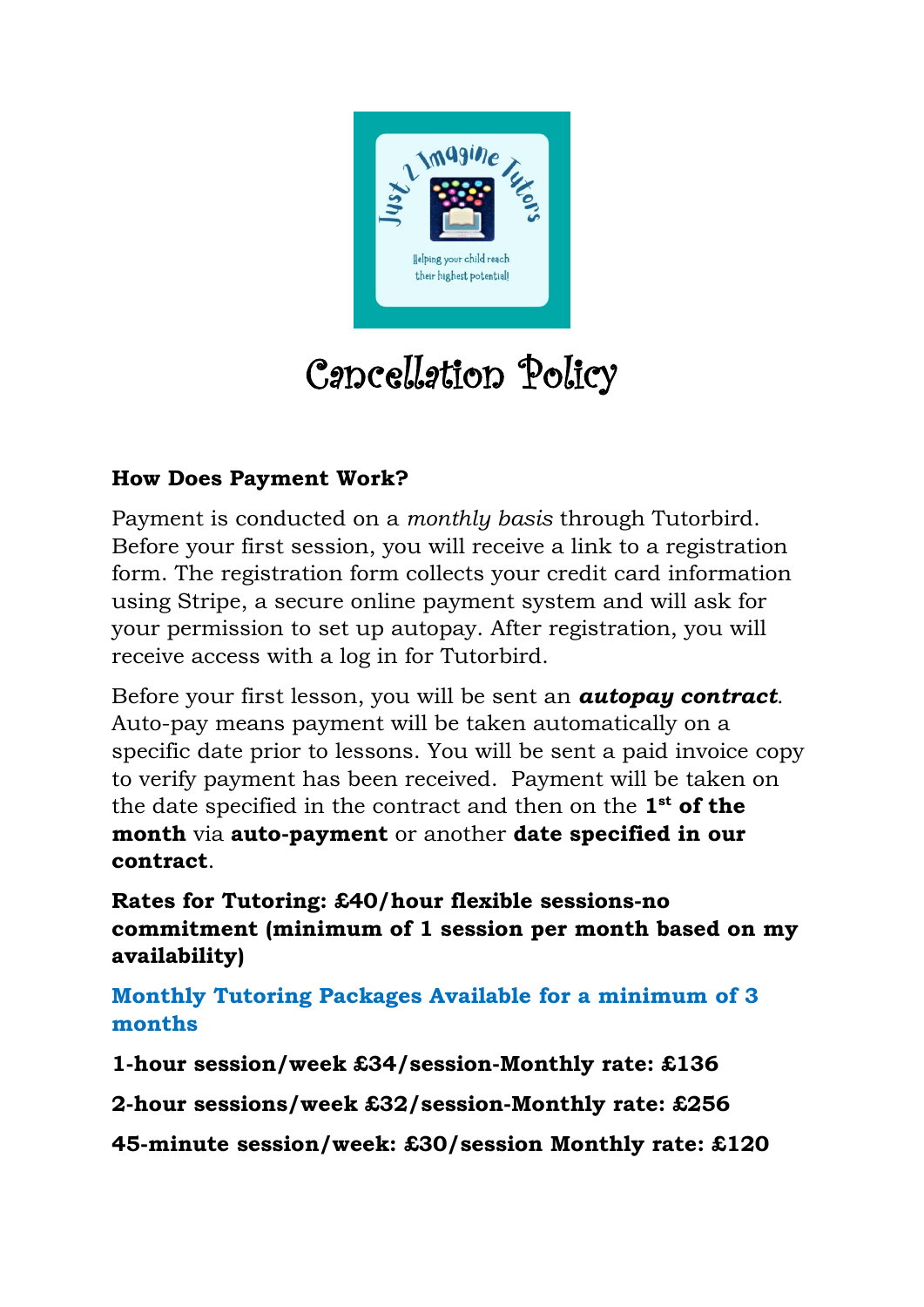#### **Please note: The above is used as an example.**

#### **Expectations**

If you need to cancel a session, please request a change in time for the week at least **24-hours**, in advance. If you are unable to contact me in time and miss a session, the session will be charged with no make-up credit. There are no exceptions to this. While I understand that there are circumstances when this can happen, I always put the responsibility of rescheduling in the parent's hands. All you need to do is contact me, and we can set up a different time or I can credit you with **make-up credits** to use the following month. **Please note:** *I will limit any excused sessions to 1 per month*, as I rely on continuity for the success of my business.

Since I have a busy tutoring schedule, it is crucial to start and finish on time. Please note that if you show up late to a session, I will not be able to *make up* that time.

#### **My Promise to You**

I value every parent and child I work with. My goal is to get the results you desire.

Those include:

- $\triangleright$  Increase learning potential and grades
- $\triangleright$  Close the learning gaps
- $\triangleright$  Inspire kids to be lifelong learners
- $\triangleright$  Develop a growth mindset and use mindfulness strategies
- Increase confidence

## **Communication**

Each parent's expectations are different. Some parents prefer monthly communication and some like updates every 3 months. Prior to tutoring commencing, I will do an assessment and then every 3 months to let you know how your child is progressing.

After each session, I write a brief note about the lesson that can be shared with your child. You can access these in Tutorbird, or request that they are emailed to you after the lessons. If you ever